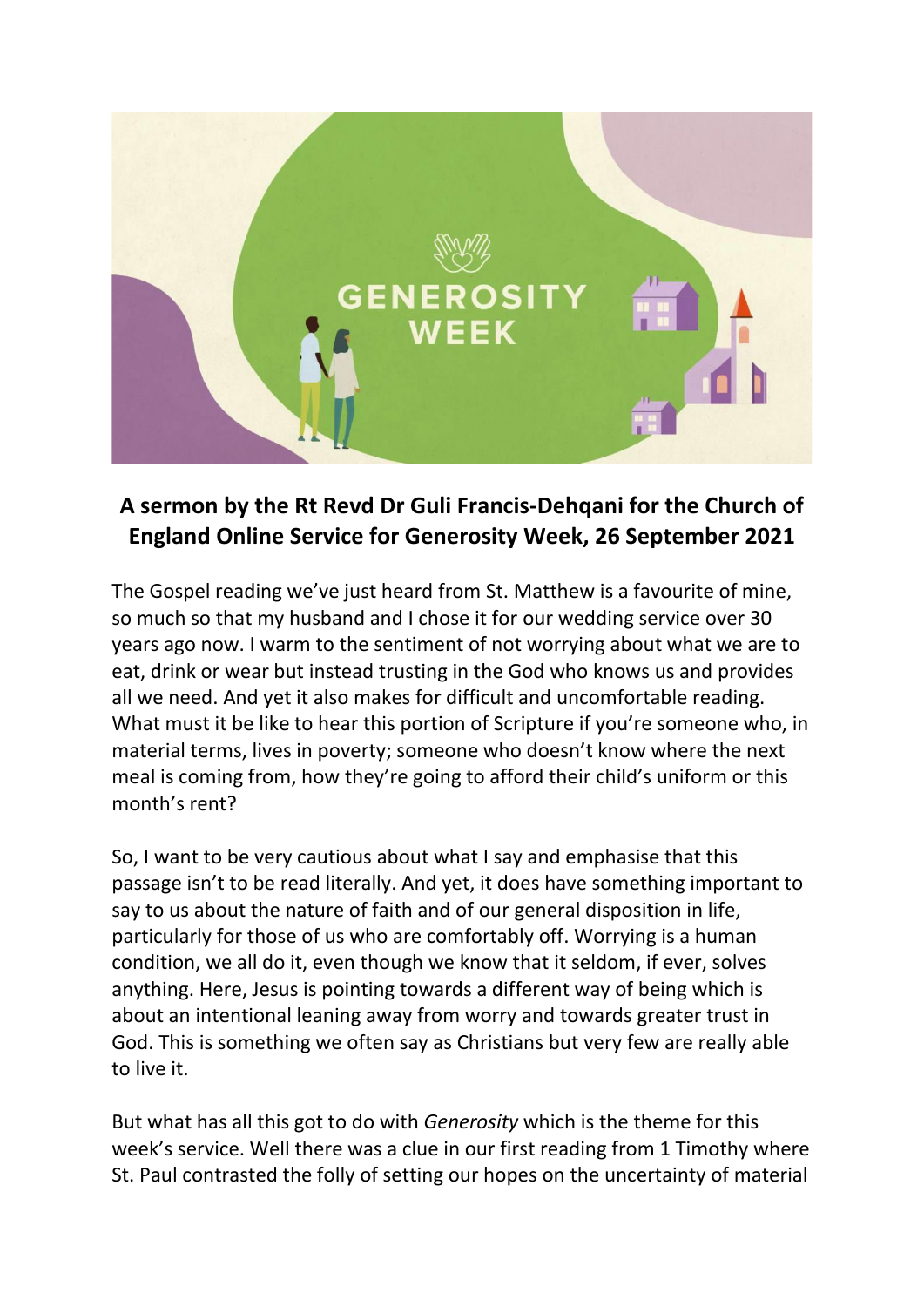riches (v17), against the call to be rich in good works, generosity and the readiness to share (v18), for it is these things, Paul says, that lead to "the life that really is life" (v19). Material riches verses richness of spirit and generosity. And I want to suggest that if we're able to loosen the grip of undue worry and anxiety we're much more likely to unlock the key both to a sense of gratitude and in turn to greater generosity – generosity of spirit that leads to generosity of action. For worrying less about what we don't have, or what we're fearful of losing, means we're much more able to focus on the good things – on what we do have and our willingness to share it.

So anxiety and generosity are directly linked – the more anxious you are about how much money you have, what car you drive, how perfect your life is, how to maintain your status and position, the less generous you're likely to be. I'm not talking here about needing to get rid of our possessions or feeling guilty about enjoying them. Far from it. I'm simply talking about freedom from being overly attached to them. There's something here about sitting light rather than clinging fast.

My family arrived in England unexpectedly in 1980 following the events of the Islamic Revolution in Iran. My parents lost their home, most of their possessions and everything they'd worked for and built up. But over time and with help from the generosity of others they made a home here in England and soon began to gather around them new belongings. They enjoyed these things that helped turn their house into a home but they were never overly attached to them; they weren't defined by them and they didn't live in fear of losing them again. They took pleasure in them but knew that if they lost everything again, that would be OK. So they were released from fear *and* they were generous to a fault, in every aspect of their lives. And that generosity meant they were people who others loved to be with, a couple full of joy and deep faith.

My sense is that in the Church of England we have a little way still to go in understanding the full extent of what it means to live as generous disciples. There are many, of course, who give of their time, money and commitment and that means we can continue serving the communities we are part of. But there's space, I believe, for an even greater outpouring of generosity in our shared life together, both a generosity of spirit towards one another, and especially those who are different to us, but also generosity in financial giving.